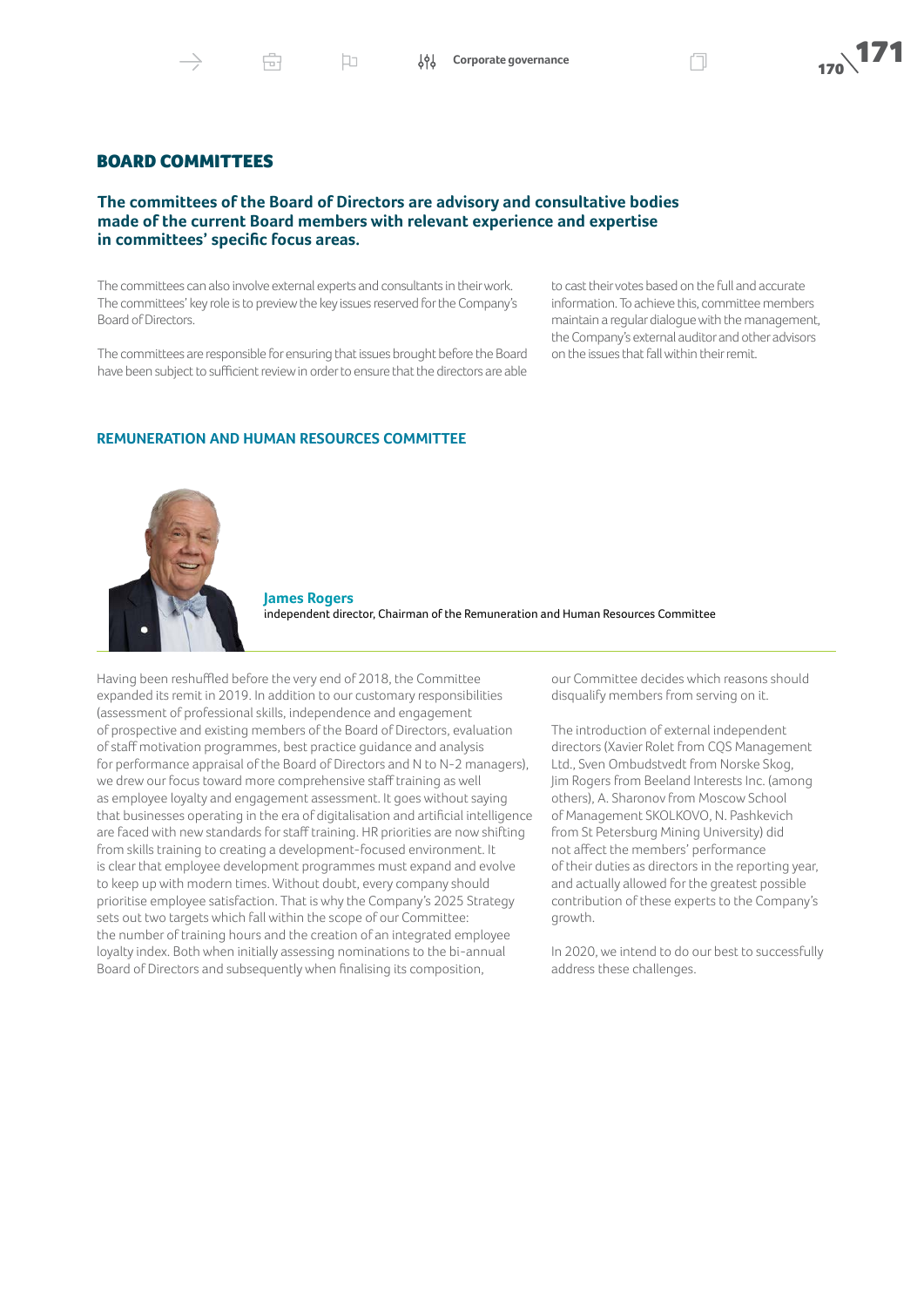## **AUDIT COMMITTEE**



**Marcus Rhodes** independent director, Chairman of the Audit Committee

The Committee's remit includes:

- reviewing the IFRS financials for integrity and transparency;
- analysis of financial reporting processes, including carrying out regular reviews and making recommendations for the Board of Directors;
- recommending the Company's external auditor to the Board of Directors and maintaining an ongoing relationship with the external auditor;
- providing support to the Internal Audit function and analysing the quarterly results of their work;
- ensuring compliance with applicable legislation and relevant standards of business conduct.

According to the Regulations on the Company's Audit Committee, the Audit Committee shall consist of no fewer than three current members of the Board of Directors and shall be chaired by an independent director. Since 2018, the Committee has included four independent directors.

In 2019, the Committee focused on:

- Reviewing IFRS consolidated financial statements for integrity and transparency, as well as analysing the Company's financial performance, including reasons for changes when compared with the results of previous periods and approved budgets.
- Analysing the Group's financial reporting processes. In 2019, the Group completed technically challenging projects, including the roll-out of a new consolidation system based on Oracle Hyperion Financial Management. This was integrated with three

accounting systems (Oracle E-Business Suite, SAP B1 and 1C) used by consolidated companies of various jurisdictions, profiles and sizes. With the successful completion of these projects, the Group managed to reduce the time required to prepare its annual accounts (the Board of Directors meeting regarding 2019 results was held on 20 February 2020) by a month.

• Recommending the Company's external auditors to the Board of Directors and maintaining an ongoing relationship with them. When choosing an auditor, we take into account the following factors in addition to its fees. First, the team of auditors shall possess the relevant personal qualifications and be suitably experienced to ensure the audit is performed in due time and to the highest of standards.

Second, we assess the auditor's independence based on a number of factors including the scope of the non-audit services rendered by the auditor. Any KPMG proposal for rendering a non-audit service is subject to an internal review by KPMG. If the audit leader confirms that there is no threat to auditor independence, the proposal is forwarded to the Company's Audit Committee for review and approval. The Committee only agrees to engage the auditor if the scope of the non-audit services is not so substantial as to challenge the objectivity and independence of the auditor. When assessing the auditor's independence, the Committee also looks at whether the auditor has internal procedures in place to control the objectivity and professional ethics of its staff. This includes the requirement for the routine rotation of the audit leader, the auditor's training in this area, and the use of specialised software to carry out relevant reviews.

Third, we strive to maintain a balance between the benefits of long-term cooperation and the need for a fresh perspective on the Company's accounts and the report preparation processes.

Finally, when assessing the possibility of continuing cooperation with the external auditor, the Committee assesses the auditor's performance from the previous period. The Committee draws on its face-to-face meetings, which are attended by the audit manager and the audit leader, when assessing the performance of the external auditor. There are 4 to 5 of such meetings every year. In addition, each meeting is preceded by a meeting of the audit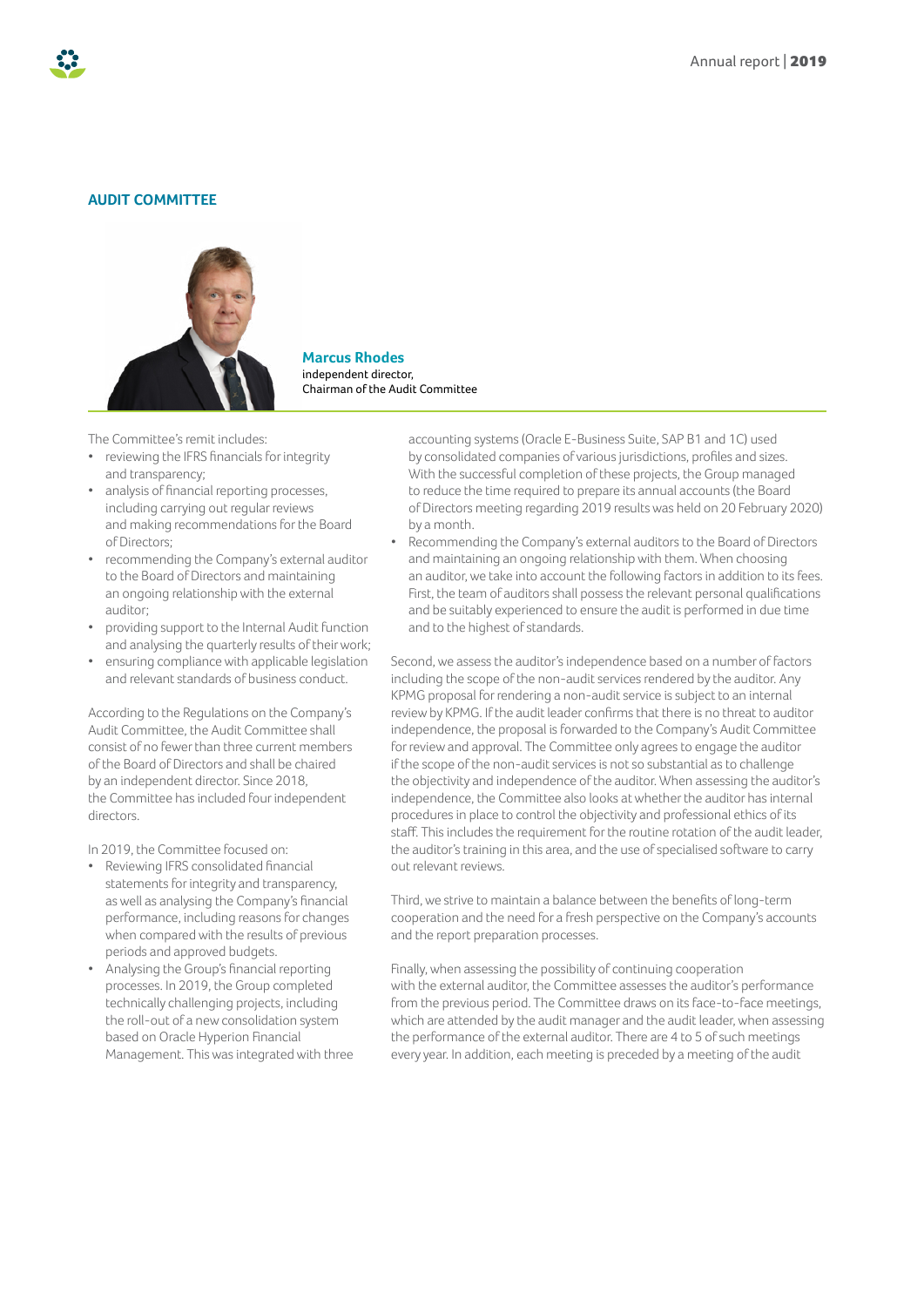Æ

team and the Audit Committee Chair, which focuses, amongst other things, on the quality of interaction with the Company employees responsible for providing data for the audit.

口

- Supporting the internal audit function, approving annual action plans for the Internal Audit Department, and monitoring its performance on a quarterly basis. The Committee reviews risk-based audit plans and submits them for approval by the Board of Directors. It should be noted that all core business processes will be audited given the results achieved by the Internal Audit Department in 2019 and its plans for 2020.
- Providing control over the Company's compliance with legal and regulatory requirements, business ethics and customs. In particular, the Committee reviewed an external analysis of the Company's internal control and audit functions in 2019. In addition, the Committee performed reviews

of the Company's compliance with the Russian Central Bank Corporate Governance Code, as well as with UK Corporate governance code. Both reviews were positive.

Importantly, we also focus on ensuring the required quality and completeness of information disclosure. To ensure this, we reviewed and approved quarterly press releases on the Group's performance prior to their publication, at each of our quarterly meetings.

## **SUSTAINABLE DEVELOPMENT COMMITTEE**



**Irina Bokova** independent director, Chair of the Sustainable Development Committee

In May 2019, PhosAgro's Board of Directors set up a Sustainable Development Committee to ensure that in doing its business the Company adheres to the highest standards of accountability, integrity and transparency. We also aim to help the Company maintain a balanced strategic approach to ESG reporting and activities. At its two meetings in 2019, the Committee approved the list of the UN Sustainable Development Goals and the relevant targets along with the Company's initiatives to pursue them, the respective timelines and budgets. Under the Committee's supervision, the Company introduced a number of metrics and relevant measurable targets to 2025 linked to management KPIs. The Committee steered the Company activities to promote the global sustainable development agenda in 2019. Specifically, as a sponsor and partner of the International Year of the Periodic Table, PhosAgro actively contributed to the events held under its auspices. In May 2019, we launched the Regional Soil Laboratory Network (RESOLAN) for Africa (AFRILAB) development project, in November, the Company joined the European Sustainable Phosphorus Platform (ESPP), and in December 2019, the Group became the founding member of the Green Club, an independent association of producers and suppliers of eco-friendly products. We are pleased to note that our efforts have been recognised internationally. In September, the UN named PhosAgro as a Global Compact LEAD company for its commitment to corporate social responsibility and sustainable

development, in November, the Company was awarded the Gold Medal as Industry Stewardship Champion by the IFA (International Fertilizer Association), in December, we became the winner in two categories at the 2019 Awards for Russian Leaders in Corporate Philanthropy Advancing Sustainable Development, organised by the Russian Donors Forum, PwC and the Vedomosti newspaper.

In 2020, we will continue our efforts to strengthen the Company's sustainability framework by integrating the UN Sustainable Development Goals and the relevant targets into its strategy and day-to-day operations. Going forward, the Committee's area of responsibility will include PhosAgro's numerous educational and charitable projects, both domestic and international, cooperation with global organisations, as well as supervision and monitoring of approved social and environmental initiatives.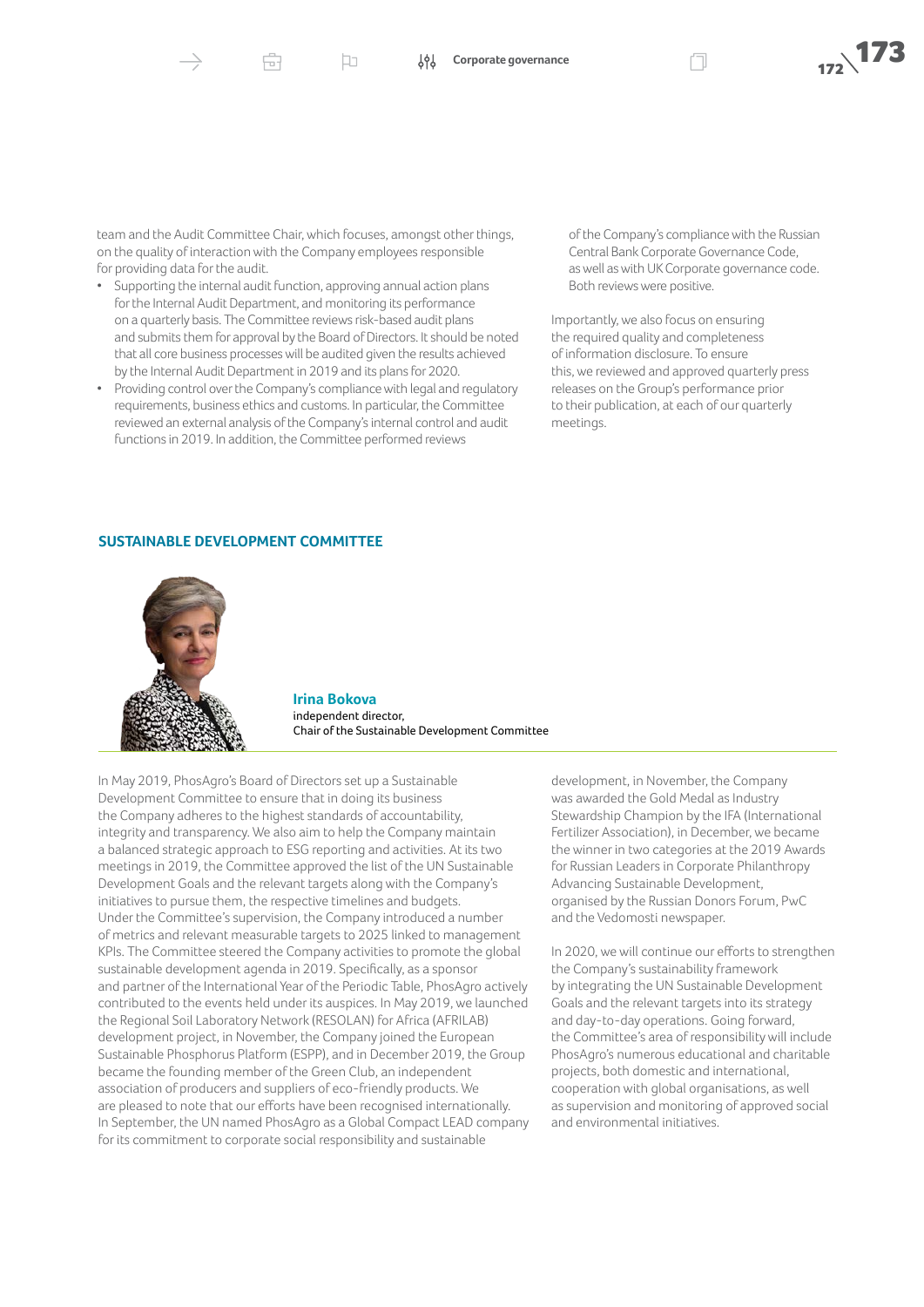

### **RISK MANAGEMENT COMMITTEE**

#### **STRATEGY COMMITTEE**



**Sven Ombudstvedt** independent director, Chairman of the Risk Management Committee, Chairman of the Strategy Committee

Xavier Rolet's association with the Company helped its risk management activities to gain traction. In 2019, the Committee moved beyond general risk assessment and monitoring to scrutinise specific risks and perform an in-depth analysis. The Committee held four meetings in 2019 focusing on:

- Results of monitoring the management of key corporate risks (quarterly).
- Results of a reassessment of the Company's key risks and updating its risk map for 2019.
- Evaluation of the Company's risk management and internal control system.
- Management of key specific corporate risks (new or critical). These include cybersecurity and sustainable development risks.

I note with satisfaction that the Company's risk management and internal control system was highly appraised following an external assessment in 2019. We intend to keep this positive momentum going into 2020.

From late 2018 through early 2019, the Committee, in cooperation with the Company's management, was actively developing our 2025 Strategy. For the first time ever, we mapped our strategic goals against inherent risks and the UN Sustainable Development Goals. Our efforts were rewarded in March 2019 when the Board of Directors approved and adopted the document. The Board of Directors also established targets and procedures to monitor performance vs. the approved Strategy, which falls within the remit of our Committee. On top of that, the Committee held two meetings where it reviewed the progress made towards meeting Strategy 2020 goals, analysed actual performance vs. 2016 targets and recommended that the Board of Directors declare Strategy 2020 goals as achieved. The Committee also reviewed a progress report covering priority areas of the Company's business in 2018 and approved such priorities for 2019.